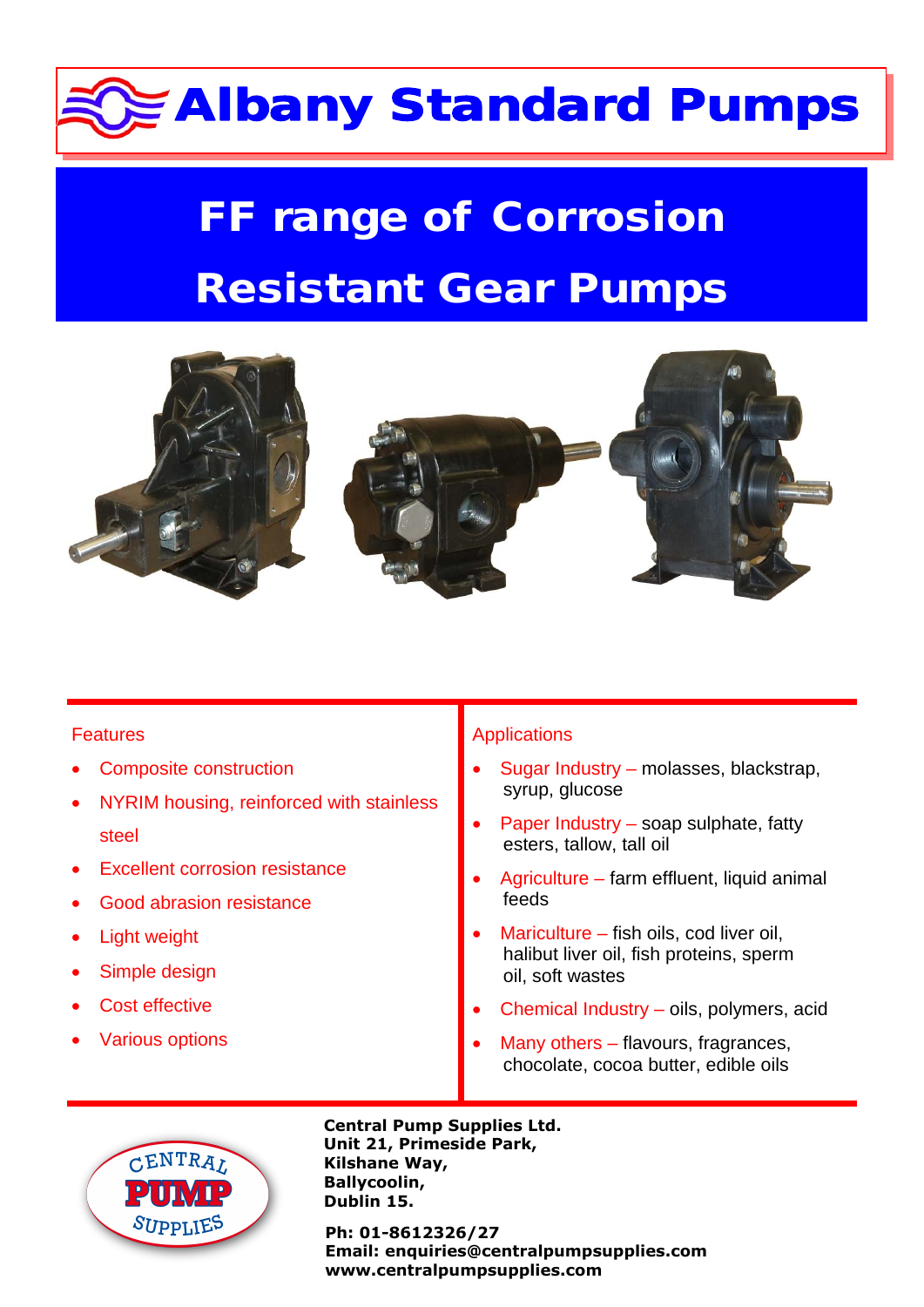# **Performance**



# **Specifications (standard materials of construction)**

| <b>Model</b>     | G125                                        | G <sub>2</sub>                    | G <sub>2</sub> H                            |
|------------------|---------------------------------------------|-----------------------------------|---------------------------------------------|
| <b>Housing</b>   | Nyrim with inserts<br>(316 stainless steel) | <b>Nyrim</b>                      | Nyrim with inserts<br>(316 stainless steel) |
| Gears            | Polyamide 12                                | <b>Nyrim</b>                      | Polyamide 12                                |
| <b>Shafts</b>    | Stainless steel 316                         | Stainless steel 316               | Stainless steel 316                         |
| <b>Bearings</b>  | <b>Bronze</b>                               | Bronze & outboard ball<br>bearing | <b>Bronze</b>                               |
| Seals            | Lip Seal                                    | Mechanical seal in Viton          | Mechanical seal in Viton                    |
| <b>Ports</b>     | 1¼" BSPF                                    | 2" BSPF<br>2½" special order      | $2"$ BSPF $-$ UK<br>2" NPT USA              |
| <b>Top Speed</b> | $0 - 950$                                   | $0 - 300$                         | $0 - 650$                                   |
| Temp. range      | $-40 - +100$ <sup>o</sup> C                 | $-40 - +100$ °C                   | $-40 - +100$ <sup>o</sup> C                 |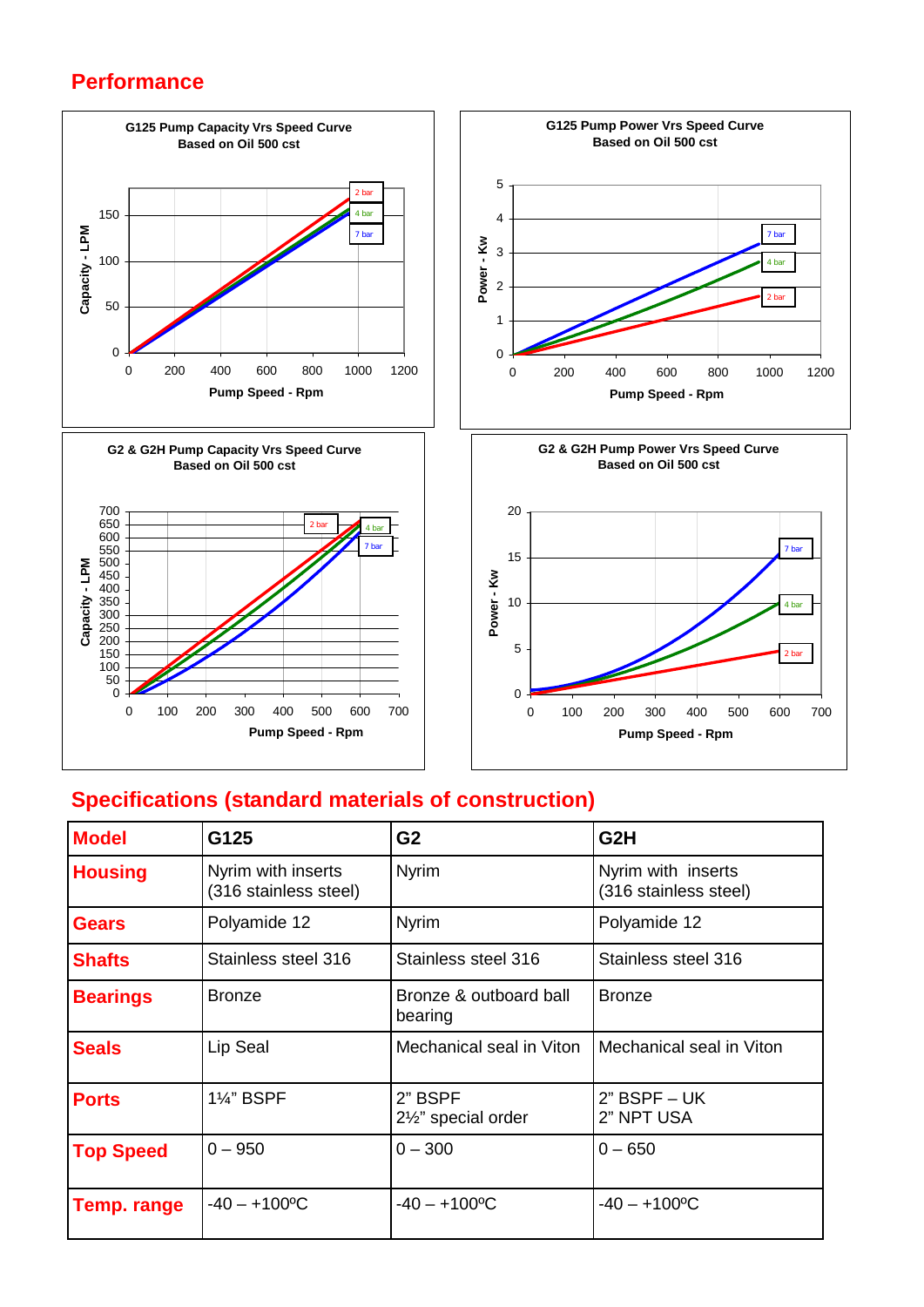